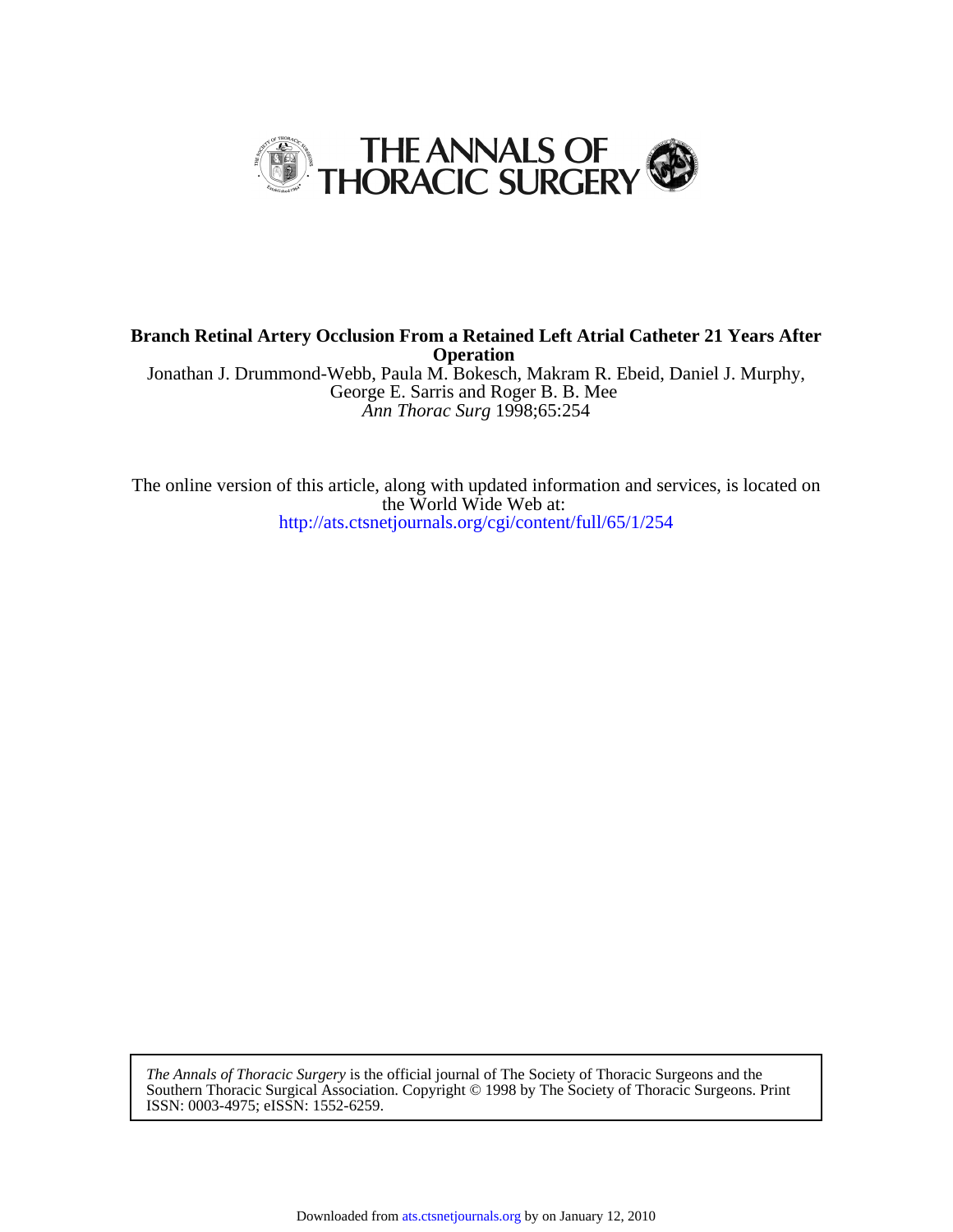#### **Comment**

**Multiple primary tumors have been identified in two groups: (1) those presenting in distant or unrelated tissue and (2) those with local recurrence in a "multicentric zone" [2]. Treatment of the initial head and neck cancer has not altered the recurrence of the local lesion or the appearance of a lesion at a new site [3]. The contribution of radiation treatment for one cancer to the occurrence of malignancy in the radiation field is unknown.**

**The p53 protein is the most common gene mutated in human cancers [4]. More than half of all neoplasms in humans are thought to have mutation of the p53 protein [5]. The protein coded by the p53 gene functions in cell cycle regulation and is involved with cell apoptosis [6]. Normal p53 (wild type) is a tumor suppresser gene. The p53 protein is a transcription factor that can modulate the expression of genes (up-regulation and down-regulation) at transcription level. There are three proposed mechanisms for p53 tumor suppressive function. It is known to act at G1-S transition of the cell cycle. If damaged DNA is detected, the cell replication is slowed to allow for repair of the damaged DNA. The p53 protein also increases the DNA repair by the proliferating cell nuclear antigen. The last proposed mechanism is the induction of apoptosis when damaged DNA is encountered by the p53 protein. It is not clear what prompts the p53 to employ one of the above-mentioned tumor suppressive mechanisms.**

**The significance of the data presented above is not clear. Results of immunohistochemical tests for the presence of the mutated p53 gene may also be positive in normal tissue and cancer cells that have not reacted to mutated p53 monoclonal antibodies. Thus, application of analysis of p53 in the clinical situation remains controversial and investigational at present.**

**The surgical goal in this patient was diagnosis and simultaneous resection of both pulmonary and esophageal masses. The radical operation was completed in two stages to reduce the potential of bronchoesophageal fistula formation because simultaneous gastroesophageal reconstruction would have localized the esophageal anastomosis quite close to the resected right upper lobe bronchus.**

**Because we used two stages, the interval before resection could have served for radiochemotherapy and further decreased the risk of fistula. Fortunately, the mediastinal nodes resected were negative for metastasis. Substernal gastric transfer was elected because resection of the right upper lobe precluded one-lung anesthesia to permit colon transposition through the left side of the chest. Our approach was successful and the patient did well.**

**In conclusion, multiple primary malignant neoplasms of the aerodigestive tract present an interesting problem in terms of common etiology. Genetic examination of these tumors, still controversial, may lead to information improving our knowledge of their causation.**

**Our patient had four such multiple primary neoplasms. Tonsillar carcinoma was treated with radiation. Synchronous different cell carcinomas of the lung (adenocarcinoma) and esophagus (squamous cell carcinoma) followed 4 years later. Squamous cell left lingual carcinoma developed 6 years after the initial radiation for tonsillar cancer. This last cancer may be a primary tumor,**

**a local recurrence of the tonsillar carcinoma, or a result of the radiation therapy.**

#### **References**

- **1. Dell AL, Christine PB, Potion C, Rogentine GN Jr. Multiple primary malignant neoplasms. A search for immunologic basis. Arch Surg 1975;110:156–60.**
- **2. Vrebec DO. Multiple primary malignancies of the upper aerodigestive system. Ann Otol Rhinol Laryngol 1979;88: 846–54.**
- **3. Vikram B, Strong EW, Shah JP, Spiro R. Second malignant neoplasms on patients successfully treated with multimodality treatment for advanced head and neck cancer. Head Neck Surg 1984;6:734.**
- **4. Culotta E, Koshald DE Jr. P53 sweeps through cancer research. Science 1993;262:1958–61.**
- **5. Ireland AP, Clark GWB, DeMeester TR. Barrett's esophagus: the significance of p53 in clinical practice. Ann Surg 1997;225: 17–30.**
- **6. Doussis-Anagnostopoulou I, Remadi S, Kaklamanis L, Pezzella F, Gatter KC. Detection of p53 in Hodgkin's disease using the monoclonal antibody PAb248. J Pathol 1995;178: 170–2.**

# **Branch Retinal Artery Occlusion From a Retained Left Atrial Catheter 21 Years After Operation**

**Jonathan J. Drummond-Webb, FCS(SA), Paula M. Bokesch, MD, Makram R. Ebeid, MD, Daniel J. Murphy, MD, George E. Sarris, MD, and Roger B. B. Mee, FRACS**

**Center for Pediatric and Congenital Heart Diseases and Department of Cardiothoracic Anesthesia, The Cleveland Clinic Foundation, Cleveland, Ohio**

**A case of branch retinal artery occlusion due to an embolus from a retained left atrial catheter is presented. Removal was accomplished by reoperation. Prompt removal of any retained intracardiac catheter is recommended.**

> **(Ann Thorac Surg 1998;65:254–5) © 1998 by The Society of Thoracic Surgeons**

**Apreviously healthy 25-year-old woman had under-gone closure of a ventricular septal defect at the age of 4 years in another institution. She presented to the emergency room with sudden, complete, painless loss of vision in her left eye. She reported no other symptoms aside from an isolated episode of syncope 5 months prior. Angiographic and opthalmologic studies documented a left-sided branch retinal artery occlusion. A Holter monitor failed to document any atrial fibrillation. A transthoracic and subsequent transesophageal echocardiogram**

**Accepted for publication Sep 4, 1997.**

**Address reprint requests to Dr Drummond-Webb, Department of Pediatric and Congenital Cardiac Surgery, Area M41, The Cleveland Clinic Foundation, 9500 Euclid Ave, Cleveland, OH 44145 (e-mail: drummoj@ cesmtp.ccf.org).**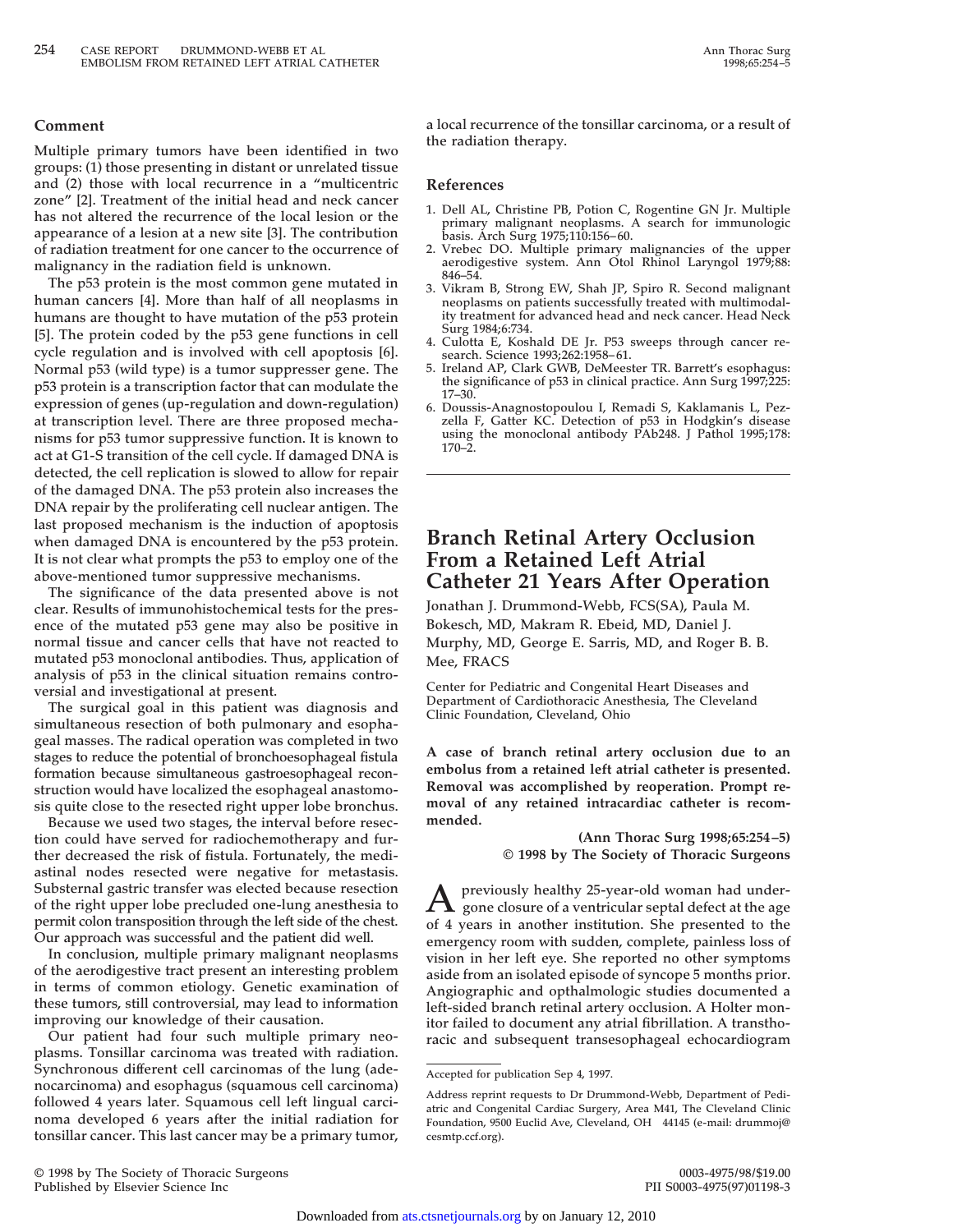

*Fig 1. Intraoperative photograph of left atrium through a transeptal approach. The retained catheter is shown with fresh thrombus on its surface (***arrow***). The tip (***\****) is attached to the mitral annulus posteriorly.* ( $IAS = internal$  *septum;*  $LA = left$  *atrium.)* 

**showed a small residual ventricular septal defect with left-to-right shunting. Surprisingly, a long, linear echo density consistent with a foreign body covered with thrombus was demonstrated in the left atrium.**

**Review of the medical records from the time of ventricular septal defect closure revealed that, with left atrial catheter removal on postoperative day 2, the catheter had broken and a segment had been left in the patient. No further action had been taken, and she recovered uneventfully and remained asymptomatic for 21 years.**

**It was thus thought that her branch retinal artery occlusion represented a cerebral embolic episode originating from the retained catheter. She was given intravenous heparin and urgent resternotomy was undertaken. At operation, manipulation was minimized and only enough of the cardiac structures and left atrium were exposed to allow safe aortic and bicaval cannulation. Mild hypothermia and cold blood cardioplegic arrest were used. The tip of a plastic catheter was encountered firmly anchored in the interatrial groove. The left atrium was entered through a right atrial transeptal incision to avoid disturbing the thrombus. A polyethylene left atrial catheter, 10 cm long and coated with both organized and more recent thrombus, was found. The catheter was tethered to the mitral valve and anchored to the base of the right superior pulmonary vein, making a loop within the left atrium (Fig 1). The catheter was extracted, and the left heart was carefully examined and lavaged to remove any residual thrombus. The residual ventricular septal defect was approached through the tricuspid valve, and the small defect was closed with a few interrupted Teflon-pledgeted sutures. After closure of the atrial incisions, weaning and separation from bypass were unremarkable. Transesophageal echocardiography confirmed complete removal of the left atrial catheter and the absence of any residual ventricular septal defect.**

**The patient recovered uneventfully and was dis-**

**charged home on the third day postoperatively. Her visual field defect remains unchanged 1 year after the operation.**

### **Comment**

**Indwelling intracardiac monitoring lines are frequently used in congenital cardiac operations. Surprisingly there is little information regarding complications related to retained left-sided catheters. However, right-sided indwelling catheters are not without risk, especially in infants [1, 2]. Possible, but infrequent complications include dislodgement or bleeding at the time of removal. On rare occasions (0.2% over a 4-year period at our institution), a catheter can break at the time of removal, probably due to technical factors, resulting in a fragment being retained in the patient. Our policy is immediate removal of any retained catheter fragment, by mediastinal reexploration if necessary, to prevent late complications. Percutaneous, basket catheter removal of retained intravascular foreign bodies has successfully been described [3]. However, the presence of thrombus and the recent branch retinal artery occlusion precluded this approach in our patient. This case of late embolism from a retained left atrial catheter reinforces this policy of immediate removal.**

### **References**

- **1. Pliam MB, McGough EC, Nixon GW, et al. Right atrial ball-valve thrombus: a complication of central venous alimentation in an infant. Diagnosis and successful surgical management of a case. J Thorac Cardiovasc Surg 1979;78: 579–82.**
- 2. Castañeda AR, Jonas RA, Mayer JE, Hanley FL. Cardiac **surgery of the neonate and infant. Philadelphia: Saunders, 1994:463–6.**
- **3. Yang FS, Ohta I, Chiang HJ, et al. Non-surgical removal of intravascular foreign body: experience of 12 cases. Eur J Radiol 1994;18:1–5.**

# **Extended Aortic Arch Atherectomy**

**Ali Khaki, MD, Pasaca S. Ravichandran, MD, Steven Kelly, MD, Hugh L. Gately, MD, Albert Starr, MD, and H. Storm Floten, MD**

**Albert Starr Academic Center for Cardiac Surgery, Portland, Oregon**

**We report 2 cases of extensive atherosclerosis of the ascending aorta, arch of the aorta, innominate artery, and bilateral carotid arteries treated surgically at St. Vincent and Veterans Administration Medical Centers of Portland, Oregon.**

> **(Ann Thorac Surg 1998;65:255–7) © 1998 by The Society of Thoracic Surgeons**

**Accepted for publication Sep 5, 1997.**

**Address reprint requests to Dr Khaki, 9155 SW Barnes Rd, Suite 240, Portland, OR 97225 (e-mail: ali\_khaki@phsor.org).**